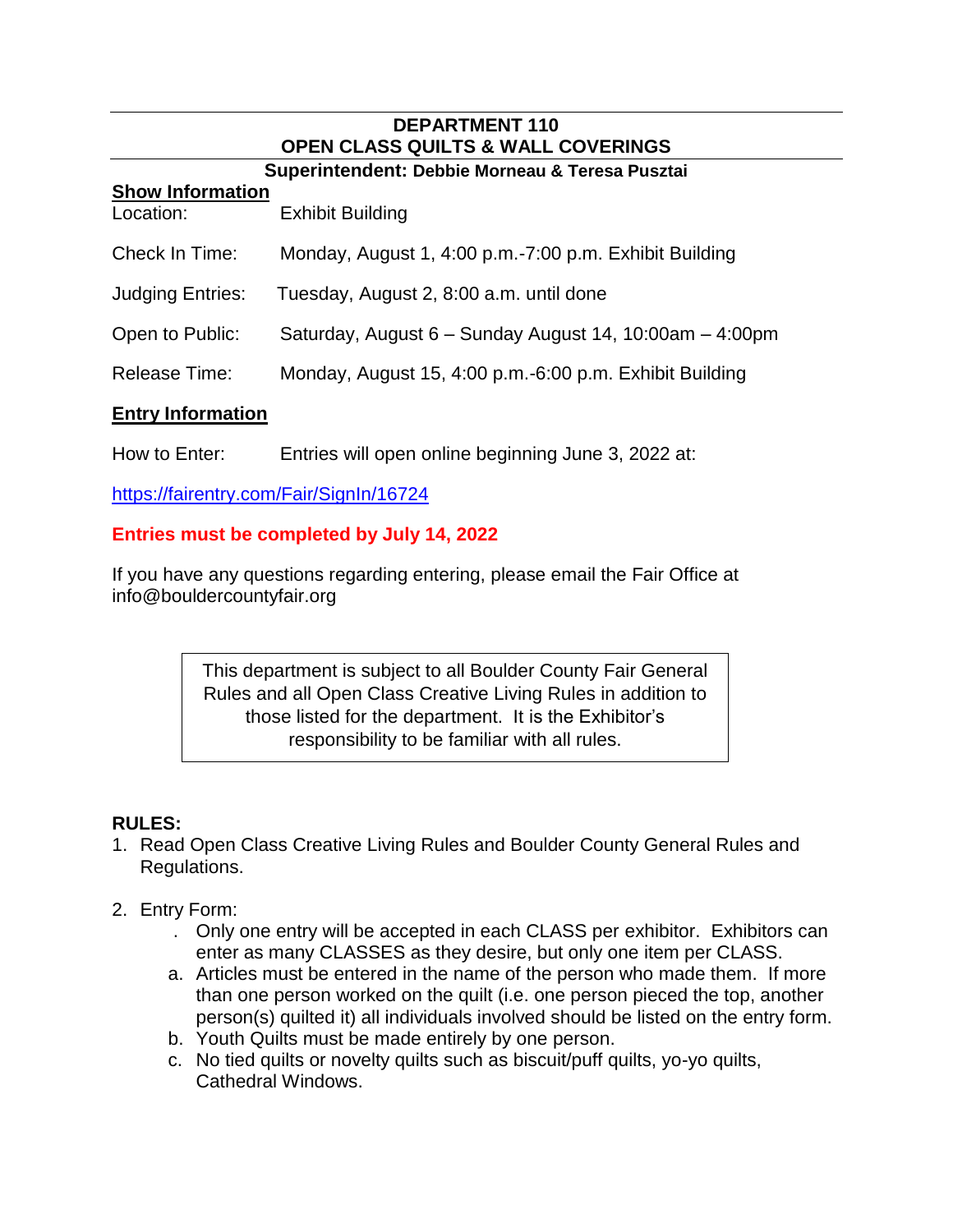- 3. Check-In:
	- a. It is the responsibility of the entrant to enter their quilt(s) in the appropriate class(es); however, the superintendent reserves the right to reclassify exhibits to ensure that they are entered appropriately.
	- b. All quilt labels must be covered.
	- c. Entries must be clean or they will be disqualified.
	- d. If this is your first time entering the fair, tell the superintendent/cosuperintendents.
	- e. Once your quilt is checked in, you may not touch your quilt or any other quilt.
	- f. Art quilts will be hung, as we cannot accept free-standing pieces.
	- g. Depending on entries, superintendents will combine or divide lots to make sensible classes for judging.
- 4. Judging:
	- a. Judging is closed to the public.
	- b. Boulder County Fair ribbons will only be awarded for 1<sup>st</sup>, 2<sup>nd</sup>, and 3<sup>rd</sup> place. Other sponsored awards may be offered. All ribbons/awards are given at the discretion of the judge.
	- c. You may not touch any quilts (including your own) before/during/after judging.

### **QUILT DEFINTIONS:**

- 1. **Appliqued:** Mostly appliqued (hand or machine) with only a very small amount of other techniques or embellishment.
- 2. **Art Quilt:** Creative visual work that is layered and stitched or that references this form of stitched layered structure*.*
- 3. **Bed Quilt:** Intended for use on a bed.
- 4. **Duet Quilt:** Quilt top is made by one person and quilting is done by another person.
- 5. **Group Quilt:** Quilt in which three or more people contributed to the construction.
- 6. **Home Accessories:** Quilted items such as baskets, pot holders, placemats, mug cozies, etc.
- 7. **Kit/Block-of-the-Month:** Any quilt made from a quilt company's/quilt store's packet which includes pattern and fabrics for the top.
- 8. **Miniature Quilt:** A quilt that is no more than twenty-four inches in width and length and in which all the aspects are reduced in scale.
- 9. **Mixed Technique/Other:** Constructed using a substantial amount of more than one surface technique or constructed using one special technique such as whole cloth, stenciling, photo transfers, shadow applique, embroidery, etc.
- 10.**Pieced:** Mostly pieced (hand or machine) with only a very small amount of other techniques or embellishment.
- 11.**Quilt:** Three layers with quilting stitches through all three layers.
- 12.**Solo:** Made entirely by one person.
- 13.**Wall Quilt:** Intended for display on a wall.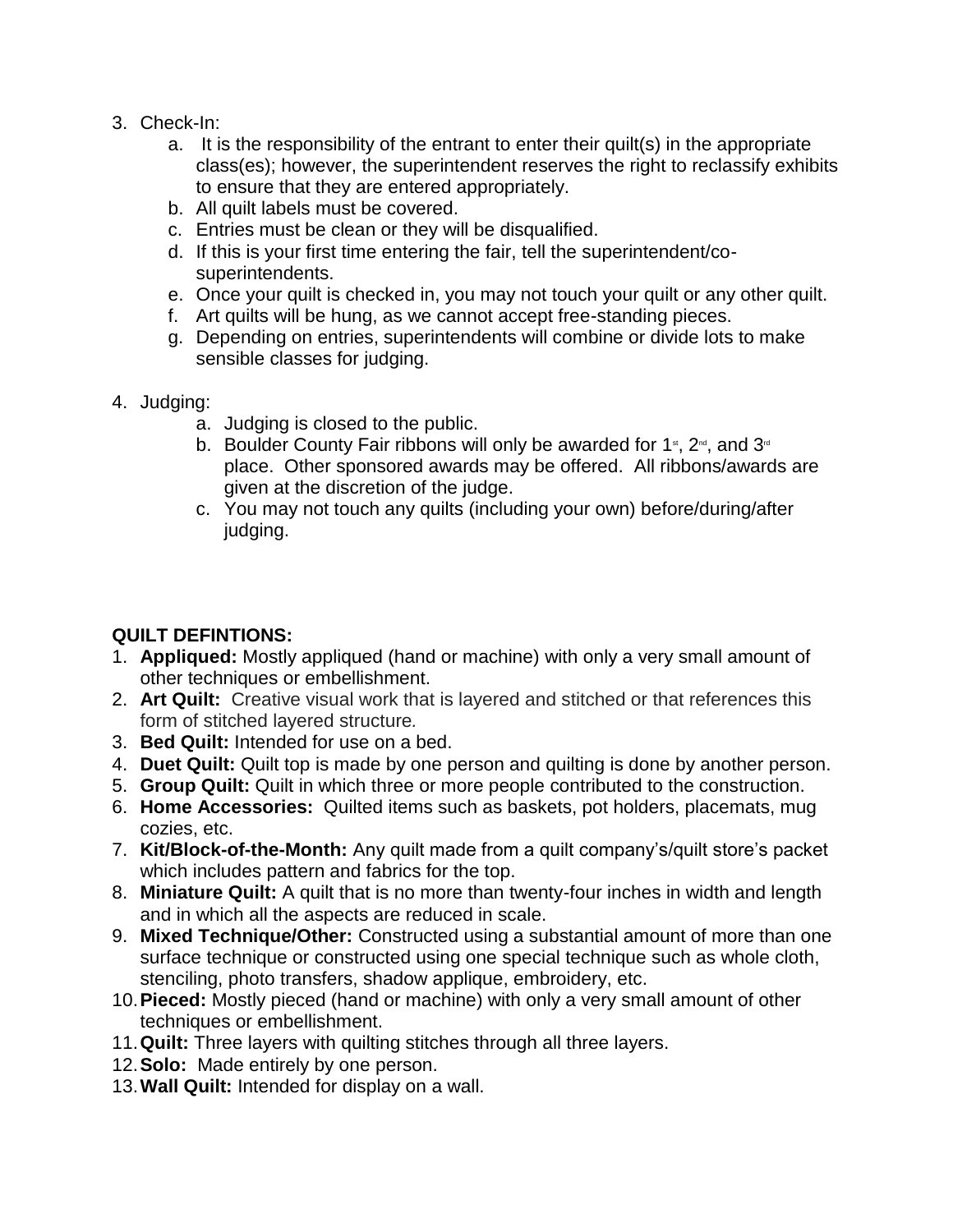# **Adult Quilt Division:***(19 years and older as of December 31, 2021)*

#### **Solo Bed Quilt -- Large (Sum of 4 sides is 281" or greater)**

Class 1: Pieced, Hand Quilted

Class 2: Pieced, Home Machine Quilted

#### Class 3: Pieced, Longarm Machine Quilted

Class 4: Appliqued, Hand Quilted

Class 5: Appliqued, Home Machine Quilted

Class 6: Appliqued, Longarm Machine Quilted

#### **AWARD: Champion & Reserve Champion Rosette Ribbons**

#### **Solo Bed Quilt – Small (Sum of 4 sides is 280" or less)**

- Class 7: Pieced, Hand Quilted
- Class 8: Pieced, Home Machine Quilted
- Class 9: Pieced, Longarm Machine Quilted
- Class 10: Appliqued, Hand Quilted
- Class 11: Appliqued, Home Machine Quilted
- Class 12: Appliqued, Longarm Machine Quilted

### **AWARD: Champion & Reserve Champion Rosette Ribbons**

### **Solo Wall Quilt**

- Class 13: Pieced, Hand Quilted
- Class 14: Pieced, Home Machine Quilted
- Class 15: Pieced, Longarm Machine Quilted
- Class 16: Appliqued, Hand Quilted
- Class 17: Appliqued, Home Machine Quilted
- Class 18: Appliqued, Longarm Machine Quilted

### **AWARD: Champion & Reserve Champion Rosette Ribbons**

#### **Specialty Quilt Items**

- Class 19: Table Runner/Bed Runner
- Class 20: Miniature Quilt
- Class 21: Wearable Art

Class 22: Home Accessories

**AWARD: Champion & Reserve Champion Rosette Ribbons**

### **Duet Bed Quilt -- Large (Sum of 4 sides is 281" or greater)**

- Class 23: Pieced, Hand Quilted
- Class 24: Pieced, Home Machine Quilted
- Class 25: Pieced, Longarm Machine Quilted
- Class 26: Appliqued, Hand Quilted
- Class 27: Appliqued, Home Machine Quilted
- Class 28: Appliqued, Longarm Machine Quilted

### **AWARD: Champion & Reserve Champion Rosette Ribbons**